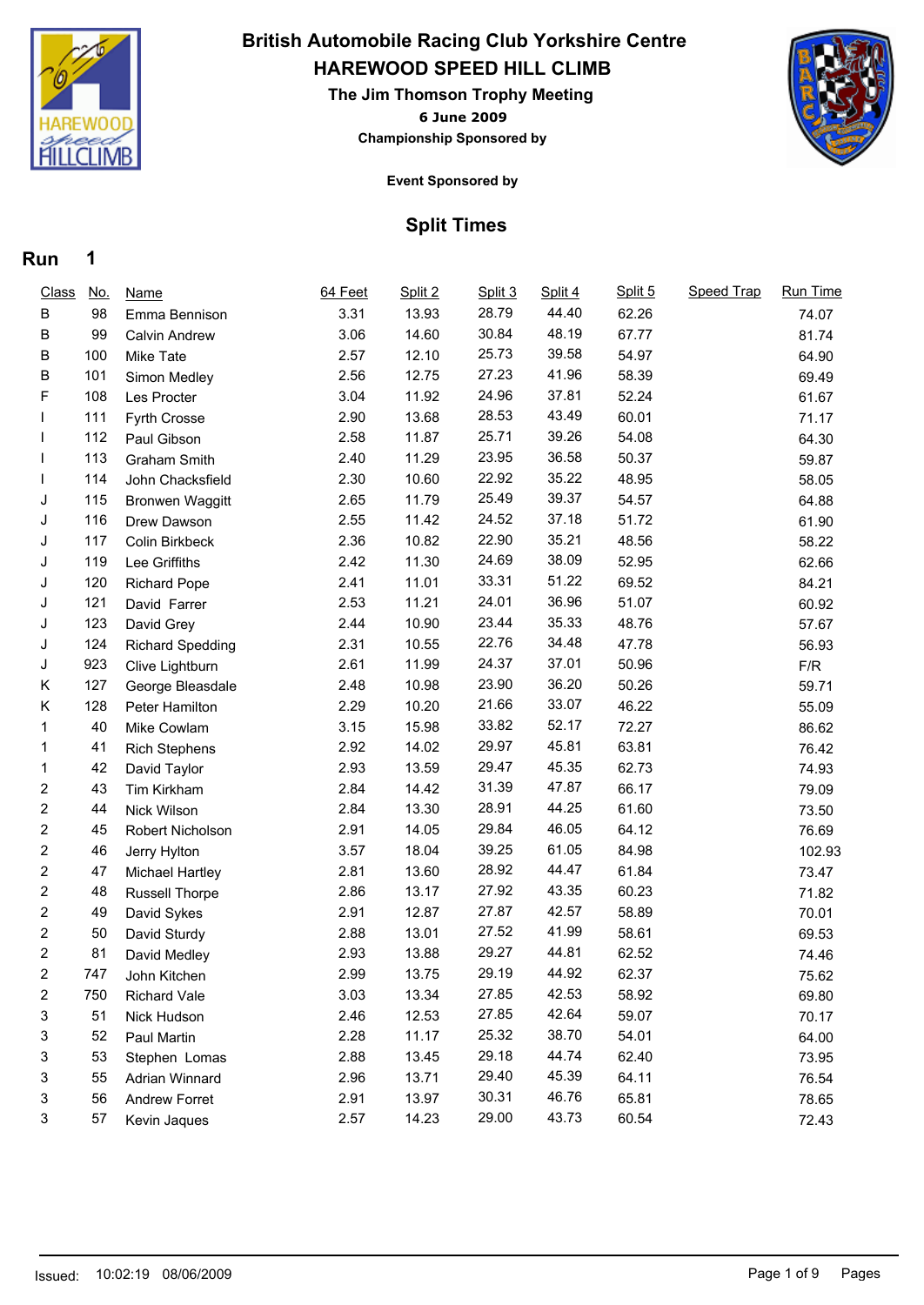| 3  | 58  | Peter Sherratt       | 2.88 | 13.07 | 28.28 | 43.57 | 60.54 | 72.29 |
|----|-----|----------------------|------|-------|-------|-------|-------|-------|
| 3  | 60  | Karl Jackson         | 2.61 | 12.17 | 26.31 | 40.31 | 55.91 | 66.11 |
| 3  | 61  | Kenny Brookes        | 2.27 | 11.83 | 26.08 | 39.80 | 55.07 | 65.38 |
| 3  | 89  | Graham Briggs        | 3.44 | 14.61 | 30.25 | 46.06 | 63.67 | 76.01 |
| 3  | 755 | Paul Houghton        | 3.45 | 14.99 | 31.84 | 47.88 | 65.74 | 78.21 |
| 3  | 756 | Natasha Forret       | 3.62 | 15.25 | 31.68 | 48.30 | 67.26 | 80.08 |
| 4  | 63  | Paul Barrow          | 3.27 | 15.15 | 31.82 | 48.29 | 66.43 | 78.97 |
| 4  | 64  | Chris Gibbs          | 2.71 | 13.66 | 28.96 | 45.17 | 62.28 | 75.12 |
| 4  | 66  | <b>Martin Parkes</b> | 2.83 | 13.35 | 28.42 | 43.18 | 59.34 | 70.76 |
| 4  | 67  | Michael Bellerby     | 3.00 | 13.32 | 27.83 | 41.95 | 58.27 | 68.74 |
| 4  | 68  | Henry Moorhouse      | 2.79 | 12.44 | 26.45 | 50.57 | 66.38 | 77.00 |
| 5  | 71  | Mike Holt            | 2.94 | 16.86 | 37.60 | 57.31 | 78.75 | 94.28 |
| 7  | 75  | Peter Robinson       | 2.73 | 13.52 | 28.50 | 43.79 | 61.02 | 73.13 |
| 7  | 76  | Pete Spencer         | 2.85 | 14.22 | 29.20 | 44.67 | 61.82 | 73.77 |
| 7  | 77  | Chris Brooks         | 2.59 | 12.98 | 27.98 | 43.03 | 59.75 | 71.32 |
| 7  | 78  | Robert Lawrie        | 2.82 | 14.25 | 30.87 | 47.64 | 66.35 | 79.35 |
| 7  | 79  | Tracey Taylor-West   | 2.71 | 12.72 | 27.44 | 42.04 | 58.41 | 69.27 |
| 7  | 80  | lan Butcher          | 2.65 | 12.59 | 35.86 | 54.80 | 72.52 | 83.96 |
| 8  | 84  | Fraser Jemmeson      | 3.28 | 14.39 | 30.56 | 46.44 | 64.29 | 76.68 |
| 9  | 87  | Nicola Dearden       | 2.88 | 16.20 | 35.61 | 56.53 | 79.07 | 95.21 |
| 9  | 88  | Daryl Henson         | 2.95 | 14.57 | 31.15 | 47.58 | 66.21 | 78.60 |
| 9  | 90  | Peter Whittle        | 2.46 | 12.32 | 26.45 | 40.44 | 56.22 | 66.98 |
| 9  | 91  | lan Thomas           | 2.45 | 12.16 | 26.42 | 40.62 | 56.44 | 67.30 |
| 14 | 14  | Tim Barber           | 2.49 | 12.95 | 27.84 | 43.52 | 60.42 | 71.95 |
| 14 | 15  | Jonathan Thompson    | 3.25 | 15.75 | 32.90 | 49.84 | 68.52 | 81.37 |
| 14 | 18  | David Hilton         | 2.38 | 12.63 | 27.64 | 42.83 | 59.72 | 71.52 |
| 14 | 19  | Andrew Jeff          | 3.58 | 15.35 | 31.77 | 47.82 | 65.85 | 78.02 |
| 14 | 20  | Raymond Bignell      | 3.03 | 14.30 | 30.43 | 46.66 | 64.72 | 77.04 |
| 14 | 21  | Karl Lupton          | 3.44 | 14.41 | 30.00 | 45.18 | 61.32 | 72.58 |
| 14 | 22  | <b>Geraint Evans</b> | 2.56 | 12.59 | 27.24 | 41.87 | 58.46 | 69.50 |
| 14 | 23  | Wayne Eason          | 2.96 | 13.56 | 28.67 | 44.10 | 61.12 | 72.97 |
| 14 | 24  | Stuart Maclean       | 3.23 | 14.06 | 28.92 | 44.17 | 61.29 | 73.17 |
| 14 | 25  | <b>Graham Rose</b>   | 2.99 | 13.77 | 28.62 | 43.51 | 60.45 | 71.95 |
| 14 | 26  | David Strange        | 2.54 | 13.09 | 27.91 | 42.93 | 60.01 | 71.47 |
| 14 | 27  | Ian Wadsworth        | 2.60 | 13.21 | 28.61 | 43.81 | 61.02 | 72.90 |
| 14 | 28  | Simon Butterworth    | 2.86 | 12.74 | 26.78 | 40.98 | 57.75 | 68.46 |
| 14 | 720 | David Pattison       | 2.93 | 13.76 | 28.90 | 44.37 | 61.90 | 74.08 |
| 14 | 722 | Ben Evans            | 2.39 | 12.71 | 26.99 | 41.32 | 56.99 | 67.88 |
| 20 | 31  | Nick Hall            | 3.07 | 13.96 | 29.69 | 46.25 | 64.11 | 76.36 |
| 20 | 32  | Craig Hughes         | 2.91 | 13.16 | 27.93 | 42.33 | 58.54 | 69.17 |
| 20 | 33  | Stephen Abercrombie  | 3.06 | 14.30 | 29.99 | 46.49 | 65.07 | 77.73 |
| 20 | 34  | Alan Furness         | 3.11 | 14.51 | 30.93 | 47.58 | 66.16 | 78.38 |
| 20 | 35  | David Greenhalgh     | 3.24 | 14.72 | 31.37 | 48.33 | 67.12 | 80.27 |
| 20 | 36  | John Louch           | 3.15 | 14.78 | 30.85 | 47.74 | 65.58 | 77.55 |
| 20 | 37  | Ben Gough            | 2.99 | 13.77 | 28.80 | 43.81 | 61.69 | 72.90 |
| 20 | 736 | Steve Louch          | 3.04 | 13.87 | 28.97 | 44.50 | 61.65 | 73.37 |
|    |     |                      |      |       |       |       |       |       |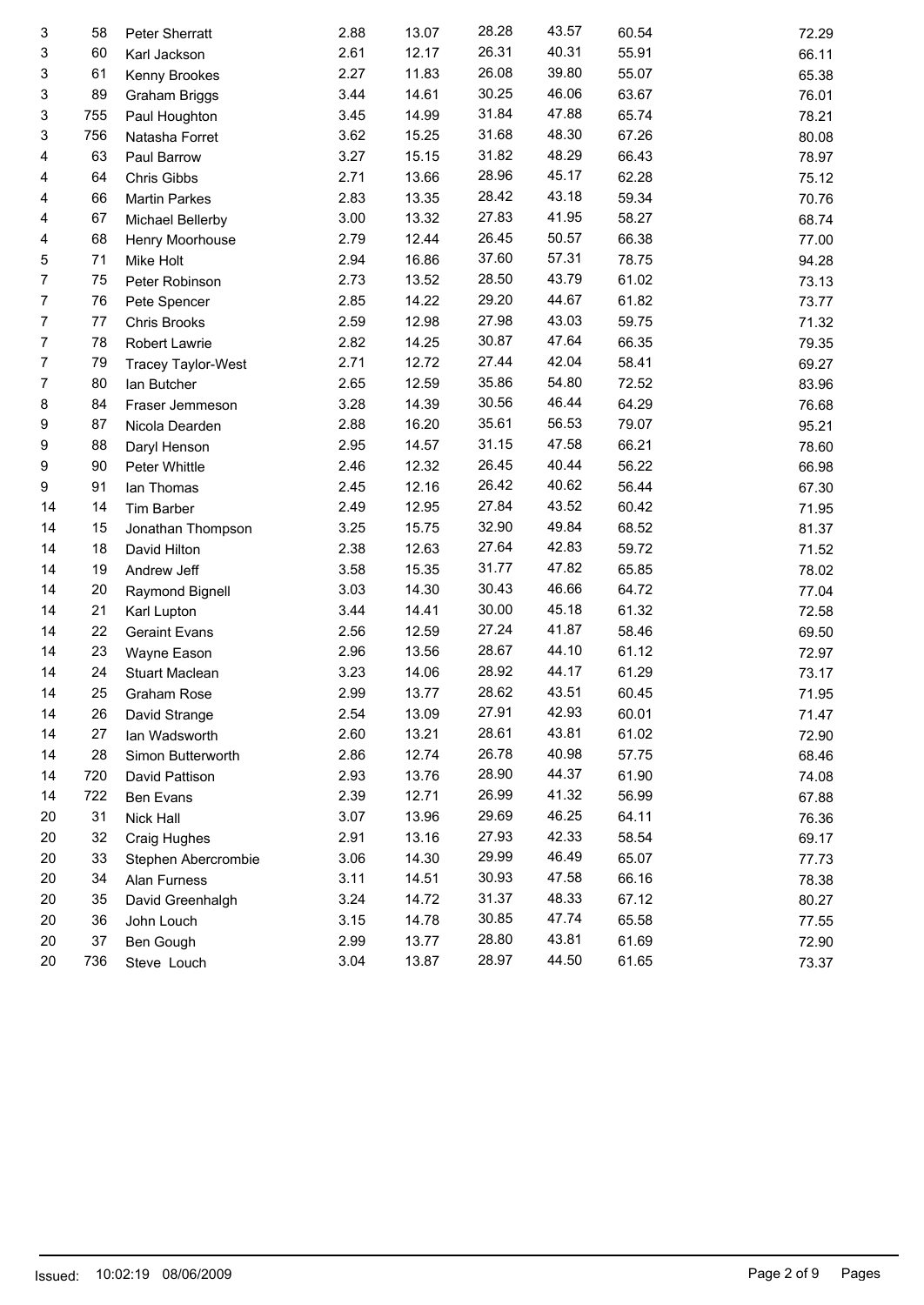| <b>Class</b>   | <u>No.</u> | <b>Name</b>             | 64 Feet | Split 2 | Split 3 | Split 4 | Split 5 | Speed Trap | Run Time |
|----------------|------------|-------------------------|---------|---------|---------|---------|---------|------------|----------|
| В              | 98         | Emma Bennison           | 2.93    | 13.01   | 27.22   | 41.97   | 58.74   |            | 69.77    |
| В              | 99         | <b>Calvin Andrew</b>    | 2.88    | 14.19   | 30.35   | 47.61   | 66.46   |            | 80.22    |
| B              | 100        | Mike Tate               | 2.26    | 10.93   | 23.73   | 36.65   | 63.38   |            | 80.68    |
| B              | 101        | Simon Medley            | 2.64    | 12.46   | 26.30   | 40.37   | 55.87   |            | 66.80    |
| F              | 108        | Les Procter             | 2.65    | 11.30   | 24.12   | 36.83   | 51.11   |            | 60.38    |
|                | 111        | Fyrth Crosse            | 12.20   |         | 26.18   | 40.97   | 56.85   |            | 67.66    |
|                | 112        | Paul Gibson             | 2.36    | 11.43   | 25.14   | 38.38   | 53.09   |            | 63.28    |
|                | 113        | Graham Smith            | 2.25    | 10.61   | 22.53   | 34.82   | 48.61   |            | 57.97    |
|                | 114        | John Chacksfield        | 2.19    | 10.32   | 22.59   | 34.43   | 47.81   |            | 56.61    |
| J              | 115        | <b>Bronwen Waggitt</b>  | 2.36    | 11.24   | 24.67   | 38.42   | 53.59   |            | 63.77    |
| J              | 116        | Drew Dawson             | 2.28    | 10.50   | 22.63   | 34.85   | 48.51   |            | 57.77    |
| J              | 117        | Colin Birkbeck          | 2.22    | 10.59   | 22.47   | 34.40   | 47.60   |            | 56.62    |
| J              | 119        | Lee Griffiths           | 2.38    | 10.80   | 23.31   | 35.70   | 50.00   |            | 59.47    |
| J              | 120        | <b>Richard Pope</b>     | 2.33    | 10.59   | 23.12   | 35.92   | 49.62   |            | 59.00    |
| J              | 121        | David Farrer            | 2.31    | 10.95   | 23.86   | 36.95   | 51.14   |            | 60.64    |
| J              | 123        | David Grey              | 2.30    | 10.58   | 23.97   | 36.28   | 49.83   |            | 58.86    |
| J              | 124        | <b>Richard Spedding</b> | 2.23    | 10.36   | 21.97   | 33.52   | 46.74   |            | 55.62    |
| J              | 923        | Clive Lightburn         | 2.62    | 11.87   | 24.44   | 36.90   | 51.15   |            | 60.59    |
| K              | 127        | George Bleasdale        | 2.42    | 10.78   | 23.22   | 35.14   | 48.84   |            | 58.28    |
| Κ              | 128        | Peter Hamilton          | 2.19    | 9.89    | 21.37   | 32.90   | 46.00   |            | 54.94    |
| 1              | 40         | Mike Cowlam             | 3.10    | 15.68   | 33.38   | 52.09   | 72.08   |            | 88.12    |
| 1              | 41         | <b>Rich Stephens</b>    | 2.85    | 13.84   | 29.44   | 45.50   | 63.64   |            | 76.20    |
| 1              | 42         | David Taylor            | 2.84    | 13.26   | 28.65   | 44.00   | 60.92   |            | 72.84    |
| $\overline{c}$ | 43         | Tim Kirkham             | 2.84    | 14.18   | 30.66   | 46.80   | 64.86   |            | 77.41    |
| $\overline{2}$ | 44         | Nick Wilson             | 2.78    | 13.33   | 28.10   | 43.27   | 60.46   |            | F/R      |
| $\overline{2}$ | 45         | Robert Nicholson        | 2.81    | 13.59   | 28.93   | 44.87   | 62.43   |            | 74.96    |
| $\overline{2}$ | 46         | Jerry Hylton            | 3.53    | 18.22   | 39.40   | 61.06   | 85.23   |            | 102.62   |
| $\overline{c}$ | 47         | Michael Hartley         | 2.73    | 13.35   | 28.70   | 43.92   | 60.88   |            | 72.26    |
| 2              | 48         | <b>Russell Thorpe</b>   | 2.70    | 12.75   | 27.27   | 42.19   | 58.95   |            | 70.44    |
| $\overline{2}$ | 49         | David Sykes             | 2.80    | 12.66   | 27.08   | 41.60   | 57.78   |            | 68.67    |
| $\overline{2}$ | 50         | David Sturdy            | 2.81    | 12.76   | 27.11   | 41.55   | 57.67   |            | 68.52    |
| $\overline{2}$ | 81         | David Medley            | 2.94    | 13.35   | 28.26   | 43.60   | 61.29   |            | 73.11    |
| $\overline{2}$ | 747        | John Kitchen            | 2.80    | 13.37   | 28.76   | 44.04   | 61.37   |            | 73.22    |
|                |            |                         |         |         |         |         |         |            |          |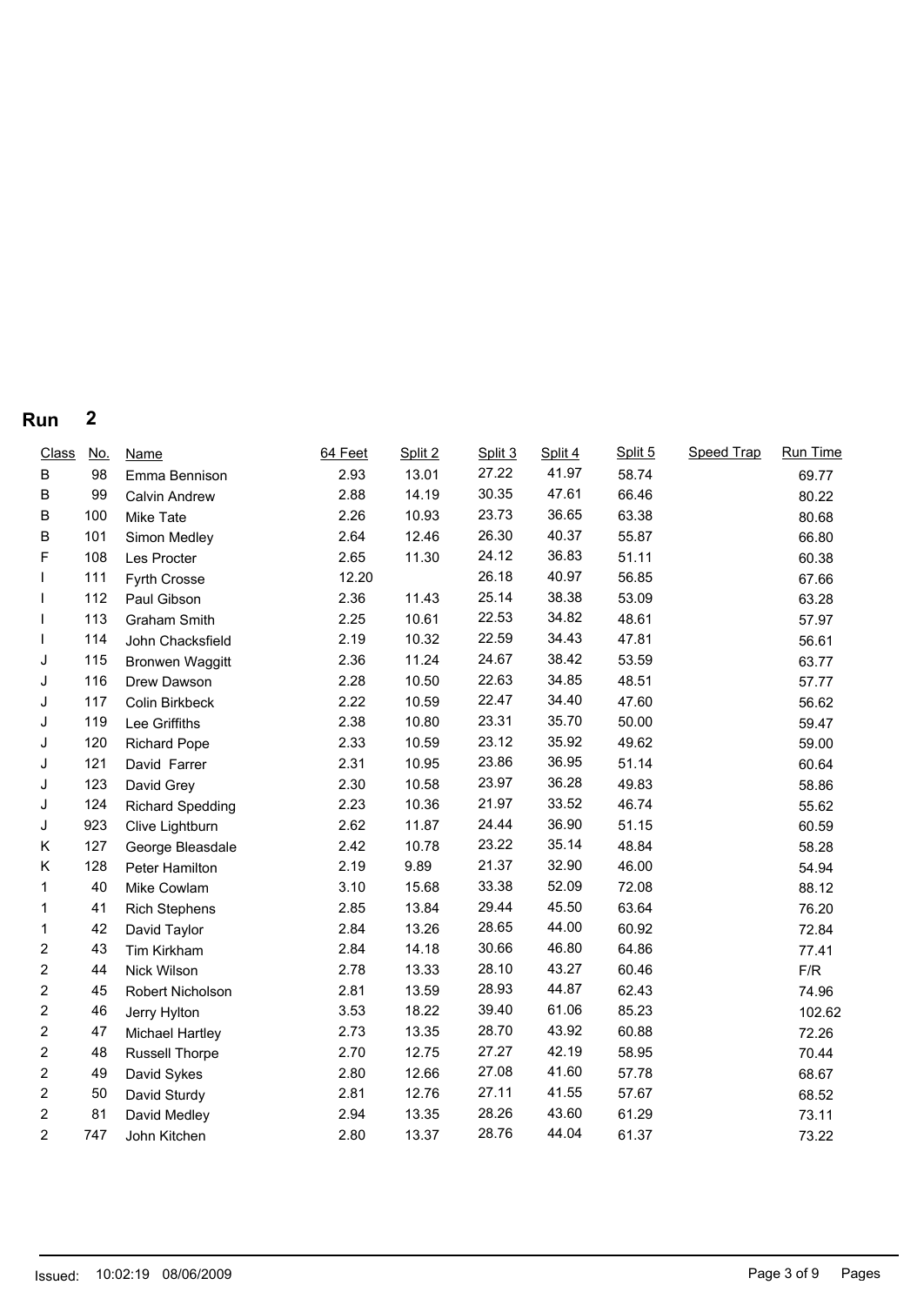| $\overline{\mathbf{c}}$ | 750 | Richard Vale         | 2.80 | 12.99 | 27.35 | 41.66 | 57.60          | 68.75  |
|-------------------------|-----|----------------------|------|-------|-------|-------|----------------|--------|
| 3                       | 51  | Nick Hudson          | 2.62 | 12.38 | 27.00 | 41.41 | 57.74          | 68.87  |
| 3                       | 52  | Paul Martin          | 2.11 | 10.78 | 24.38 | 37.55 | 52.46          | 62.36  |
| 3                       | 53  | Stephen Lomas        | 2.83 | 13.07 | 28.71 | 43.94 | 61.33          | 72.98  |
| 3                       | 55  | Adrian Winnard       | 2.71 | 13.42 | 29.03 | 44.92 | 62.59          | 74.83  |
| 3                       | 56  | Andrew Forret        | 2.70 | 13.71 | 29.78 | 45.89 | 64.11          | 76.90  |
| 3                       | 57  | Kevin Jaques         | 2.54 | 12.80 | 27.21 | 41.94 | 59.15          | 71.17  |
| 3                       | 58  | Peter Sherratt       | 2.80 | 12.98 | 27.83 | 42.59 | 59.80          | 71.27  |
| 3                       | 60  | Karl Jackson         | 2.43 | 11.39 | 25.50 | 39.19 | 54.17          | 64.07  |
| 3                       | 61  | Kenny Brookes        | 2.08 | 11.08 | 24.54 | 38.41 | 53.51          | 64.01  |
| 3                       | 89  | Graham Briggs        | 3.03 | 13.75 | 29.22 | 44.69 | 62.40          | 74.72  |
| 3                       | 755 | Paul Houghton        | 2.81 | 13.72 | 29.82 | 50.03 | 67.81          | 79.98  |
| 3                       | 756 | Natasha Forret       | 3.33 | 14.70 | 30.68 | 46.87 | 65.32          | 77.79  |
| 4                       | 63  | Paul Barrow          | 3.02 | 14.46 | 30.56 | 47.49 | 65.91          | 78.18  |
| 4                       | 64  | Chris Gibbs          | 2.51 | 12.95 | 28.12 | 44.08 | 60.96          | 73.04  |
| 4                       | 66  | <b>Martin Parkes</b> | 2.54 | 12.13 | 26.52 | 40.82 | 56.76          | 67.92  |
| 4                       | 67  |                      | 2.72 | 12.37 | 26.47 | 40.68 | 56.78          |        |
|                         |     | Michael Bellerby     |      |       | 25.00 | 38.43 |                | 67.07  |
| 4                       | 68  | Henry Moorhouse      | 2.43 | 11.66 | 35.68 | 55.24 | 53.82<br>76.61 | 64.21  |
| 5                       | 71  | Mike Holt            | 2.80 | 15.82 | 28.23 | 43.99 |                | 91.70  |
| 7                       | 75  | Peter Robinson       | 2.44 | 13.01 | 28.82 | 44.55 | 61.48          | 73.69  |
| 7                       | 76  | Pete Spencer         | 2.81 | 13.75 |       |       | 61.96          | 73.95  |
| 7                       | 77  | Chris Brooks         | 2.51 | 12.73 | 37.34 | 53.05 | 69.85          | 81.37  |
| 7                       | 78  | Robert Lawrie        | 2.59 | 13.82 | 29.56 | 47.00 | 66.96          | 81.34  |
| 7                       | 79  | Tracey Taylor-West   | 2.78 | 12.77 | 27.13 | 41.54 | 58.12          | 69.15  |
| 7                       | 80  | lan Butcher          | 2.51 | 12.35 | 26.62 | 40.50 | 56.60          | 66.95  |
| 8                       | 84  | Fraser Jemmeson      | 2.88 | 13.64 | 29.49 | 45.27 | 62.79          | 74.89  |
| 9                       | 87  | Nicola Dearden       | 2.82 | 15.30 | 33.39 | 52.45 | 73.24          | 88.58  |
| 9                       | 88  | Daryl Henson         | 2.64 | 13.61 | 29.18 | 45.38 | 63.78          | 75.97  |
| 9                       | 90  | Peter Whittle        | 2.59 | 12.06 | 26.15 | 40.26 | 56.01          | 66.81  |
| 9                       | 91  | lan Thomas           | 2.47 | 11.89 | 25.41 | 38.92 | 54.36          | 65.07  |
| 14                      | 14  | Tim Barber           | 2.36 | 12.34 | 26.62 | 46.31 | 63.46          | 75.01  |
| 14                      | 15  | Jonathan Thompson    | 3.30 | 14.82 | 31.53 | 48.11 | 66.26          | 78.78  |
| 14                      | 18  | David Hilton         | 2.25 | 12.04 | 26.51 | 41.59 | 58.09          | 69.46  |
| 14                      | 19  | Andrew Jeff          | 3.17 | 14.09 | 29.26 | 44.47 | 61.95          | 73.62  |
| 14                      | 20  | Raymond Bignell      | 3.00 | 13.70 | 29.64 | 45.42 | 63.28          | 75.33  |
| 14                      | 21  | Karl Lupton          | 2.97 | 13.02 | 27.36 | 42.23 | 58.48          | 69.50  |
| 14                      | 22  | <b>Geraint Evans</b> | 2.21 | 12.19 | 26.41 | 40.83 | 56.83          | 67.76  |
| 14                      | 23  | Wayne Eason          | 2.57 | 13.26 | 28.45 | 43.30 | 60.16          | 72.41  |
| 14                      | 24  | Stuart Maclean       | 2.81 | 13.11 | 27.64 | 42.40 | 59.05          | 70.79  |
| 14                      | 25  | Graham Rose          | 2.72 | 12.96 | 27.29 | 42.03 | 58.56          | 69.75  |
| 14                      | 26  | David Strange        | 2.39 | 12.83 | 27.52 | 42.37 | 58.93          | 70.53  |
| 14                      | 27  | Ian Wadsworth        | 2.46 | 12.54 | 27.07 | 41.55 | 57.95          | 69.34  |
| 14                      | 28  | Simon Butterworth    | 2.79 | 12.59 | 26.23 | 40.08 | 55.54          | 66.09  |
| 14                      | 720 | David Pattison       | 2.83 | 13.34 | 28.08 | 43.57 | 60.65          | 72.40  |
| 14                      | 722 | Ben Evans            | 2.18 | 11.86 | 25.83 | 39.93 | 55.91          | 66.92  |
| 20                      | 31  | Nick Hall            | 2.72 | 13.25 | 28.60 | 44.37 | 61.71          | 73.93  |
| 20                      | 32  | Craig Hughes         | 2.39 | 11.70 | 26.15 | 39.89 | 55.32          | F/R    |
| 20                      | 33  | Stephen Abercrombie  | 2.94 | 13.51 | 28.58 | 44.48 | 62.26          | 74.28  |
| 20                      | 34  | Alan Furness         | 3.00 | 13.69 | 28.94 | 44.51 | 62.38          | 74.00  |
| 20                      | 35  | David Greenhalgh     | 2.86 | 14.20 | 31.04 | 47.85 | 66.50          | 79.41  |
| 20                      | 36  | John Louch           | 2.98 | 13.53 | 28.90 | 73.25 | 91.40          | 104.10 |
| 20                      | 37  | Ben Gough            | 2.52 | 12.23 | 26.33 | 40.83 | 56.58          | 66.83  |
| 20                      | 736 | Steve Louch          | 2.74 | 12.95 | 27.33 | 42.39 | 59.02          | 70.06  |
|                         |     |                      |      |       |       |       |                |        |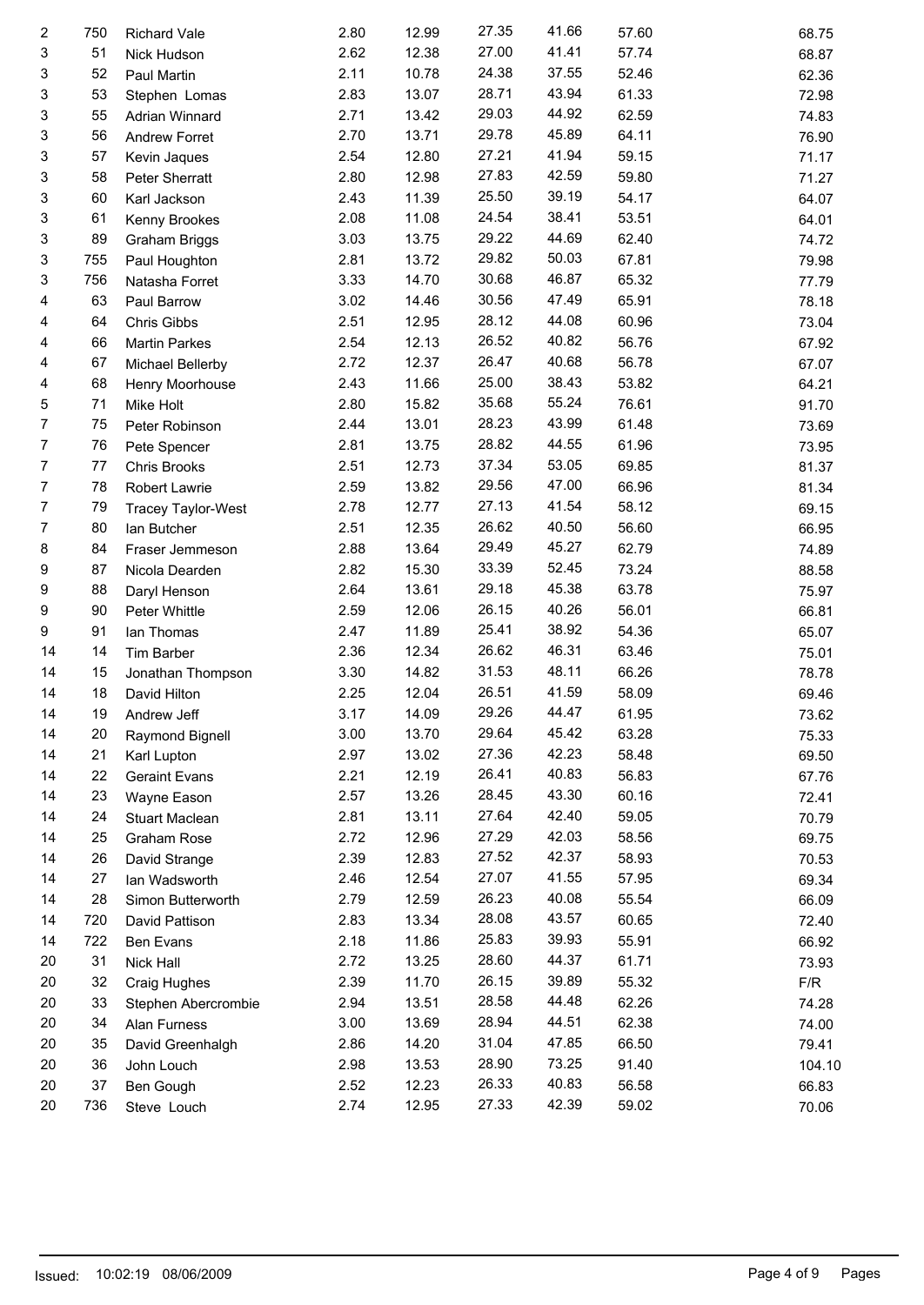| <b>Class</b>   | <u>No.</u> | <b>Name</b>             | 64 Feet | Split 2 | Split 3 | Split 4 | Split 5 | <b>Speed Trap</b> | Run Time |
|----------------|------------|-------------------------|---------|---------|---------|---------|---------|-------------------|----------|
| В              | 98         | Emma Bennison           | 2.92    | 13.13   | 27.46   | 42.43   | 59.06   |                   | 70.16    |
| B              | 99         | <b>Calvin Andrew</b>    | 3.03    | 14.51   | 30.91   | 48.03   | 66.57   |                   | 80.20    |
| B              | 100        | Mike Tate               | 2.28    | 11.11   | 23.93   | 37.01   | 51.64   |                   | 61.41    |
| B              | 101        | Simon Medley            | 2.71    | 12.59   | 26.46   | 40.66   | 56.05   |                   | 66.90    |
| F              | 108        | Les Procter             | 2.66    | 11.03   | 23.37   | 36.11   | 49.91   |                   | 58.87    |
|                | 111        | Fyrth Crosse            | 2.65    | 12.46   | 26.32   | 56.38   | 73.10   |                   | 84.95    |
|                | 112        | Paul Gibson             | 2.40    | 11.24   | 24.25   | 37.29   | 51.67   |                   | 61.61    |
|                | 113        | Graham Smith            | 2.34    | 10.77   | 22.71   | 34.68   | 48.39   |                   | 57.67    |
|                | 114        | John Chacksfield        | 2.18    | 10.25   | 22.18   | 34.19   | 47.43   |                   | 56.28    |
| J              | 115        | <b>Bronwen Waggitt</b>  | 2.28    | 10.80   | 23.63   | 37.03   | 51.79   |                   | 61.77    |
| J              | 117        | Colin Birkbeck          | 2.18    | 10.21   | 21.93   | 33.68   | 46.62   |                   | 56.46    |
| J              | 119        | Lee Griffiths           | 2.29    | 10.66   | 22.68   | 34.87   | 48.38   |                   | 57.59    |
| J              | 120        | <b>Richard Pope</b>     | 2.28    | 10.63   | 22.78   | 35.28   | 48.72   |                   | 57.86    |
| J              | 121        | David Farrer            | 2.43    | 11.08   | 23.55   | 36.21   | 49.70   |                   | 58.95    |
| J              | 123        | David Grey              | 2.38    | 10.83   | 23.04   | 34.94   | 48.65   |                   | 57.61    |
| J              | 124        | <b>Richard Spedding</b> | 2.17    | 10.12   | 21.83   | 33.26   | 46.49   |                   | 55.31    |
| J              | 923        | Clive Lightburn         | 2.64    | 11.24   | 23.55   | 35.72   | 49.11   |                   | F/R      |
| Κ              | 127        | George Bleasdale        | 2.38    | 10.59   | 22.84   | 34.49   | 47.86   |                   | 57.05    |
| Κ              | 128        | Peter Hamilton          | 2.19    | 10.01   | 21.57   | 32.78   | 45.26   |                   | F/R      |
| 1              | 40         | Mike Cowlam             | 3.02    | 15.40   | 33.02   | 51.34   | 71.54   |                   | 86.31    |
| 1              | 41         | <b>Rich Stephens</b>    | 2.80    | 13.77   | 29.27   | 45.12   | 63.09   |                   | 75.56    |
| 1              | 42         | David Taylor            | 2.81    | 13.22   | 28.91   | 44.20   | 61.43   |                   | 73.50    |
| $\overline{2}$ | 43         | Tim Kirkham             | 2.67    | 13.74   | 30.28   | 46.46   | 64.91   |                   | 77.31    |
| 2              | 44         | Nick Wilson             | 2.78    | 13.21   | 28.09   | 44.06   | 61.32   |                   | 73.04    |
| 2              | 45         | Robert Nicholson        | 2.81    | 13.48   | 28.79   | 44.48   | 61.90   |                   | 74.29    |
| $\overline{2}$ | 46         | Jerry Hylton            | 3.50    | 18.41   | 39.95   | 62.23   | 86.47   |                   | 103.92   |
| $\overline{2}$ | 47         | Michael Hartley         | 2.69    | 13.05   | 28.14   | 43.39   | 60.54   |                   | 72.05    |
| 2              | 48         | Russell Thorpe          | 2.70    | 12.61   | 26.92   | 41.95   | 59.37   |                   | 71.10    |
| $\overline{2}$ | 49         | David Sykes             | 2.77    | 12.55   | 27.85   | 42.36   | 58.57   |                   | 69.65    |
| 2              | 50         | David Sturdy            | 2.76    | 12.64   | 26.80   | 41.11   | 57.18   |                   | 67.94    |
| 2              | 81         | David Medley            | 2.86    | 13.14   | 27.87   | 43.30   | 60.80   |                   | 72.40    |
| 2              | 747        | John Kitchen            | 2.74    | 12.99   | 28.09   | 43.26   | 60.51   |                   | 72.27    |
| $\overline{2}$ | 750        | Richard Vale            | 2.94    | 12.86   | 27.19   | 41.58   | 57.43   |                   | 68.04    |
|                |            |                         |         |         |         |         |         |                   |          |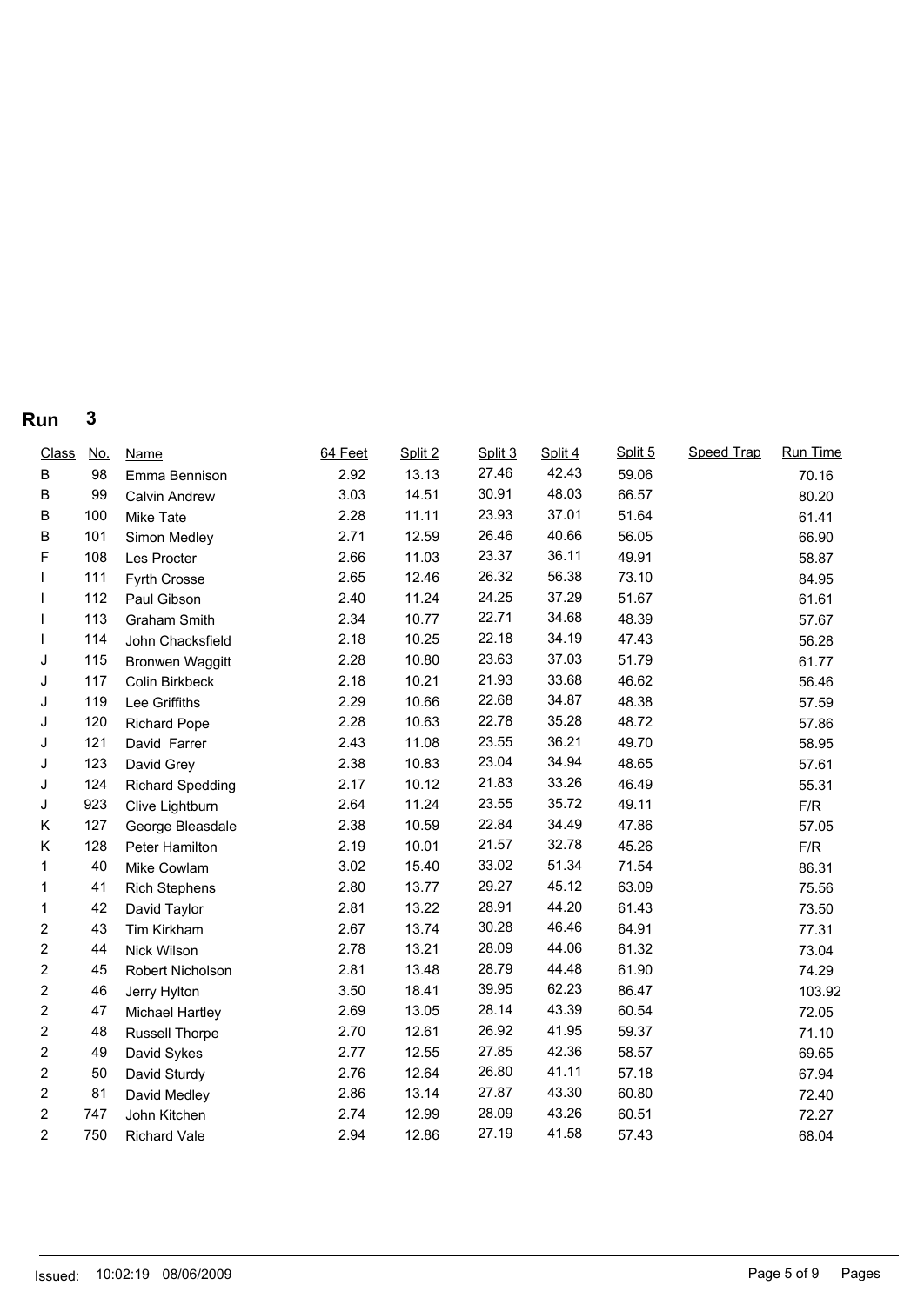| 3  | 51  | Nick Hudson          | 2.17 | 11.60 | 26.23 | 47.78 | 64.38 | 75.21      |
|----|-----|----------------------|------|-------|-------|-------|-------|------------|
| 3  | 52  | Paul Martin          | 2.06 | 10.63 | 24.39 | 37.95 | 53.04 | 62.94      |
| 3  | 53  | Stephen Lomas        | 2.87 | 12.96 | 28.12 | 43.07 | 60.31 | 71.85      |
| 3  | 55  | Adrian Winnard       | 2.74 | 13.38 | 28.58 | 44.11 | 61.88 | 73.99      |
| 3  | 56  | Andrew Forret        | 2.71 | 13.41 | 29.41 | 45.60 | 64.22 | 77.01      |
| 3  | 57  | Kevin Jaques         | 2.40 | 12.68 | 26.97 | 42.11 | 58.83 | 86.30      |
| 3  | 58  | Peter Sherratt       | 2.60 | 12.64 | 27.55 | 42.28 | 59.10 | 70.66      |
| 3  | 60  | Karl Jackson         | 2.32 | 11.56 | 25.24 | 38.88 | 54.18 | <b>DNF</b> |
| 3  | 61  | Kenny Brookes        | 2.07 | 11.01 | 24.66 | 38.86 | 54.31 | 64.44      |
| 3  | 89  | Graham Briggs        | 2.93 | 13.58 | 29.12 | 44.62 | 61.92 | 74.21      |
| 3  | 755 | Paul Houghton        | 2.94 | 14.03 | 29.97 | 45.47 | 62.65 | 74.74      |
| 3  | 756 | Natasha Forret       | 3.22 | 14.06 | 29.54 | 45.68 | 63.65 | 75.99      |
| 4  | 63  | Paul Barrow          | 3.20 | 14.74 | 30.83 | 47.42 | 65.85 | 78.22      |
| 4  | 64  | Chris Gibbs          | 2.52 | 12.88 | 28.22 | 43.65 | 60.46 | 72.19      |
| 4  | 66  | <b>Martin Parkes</b> | 2.53 | 12.13 | 26.30 | 40.32 | 56.08 | 67.36      |
| 4  | 67  | Michael Bellerby     | 2.84 | 12.29 | 26.40 | 40.13 | 55.87 | 66.03      |
| 4  | 68  | Henry Moorhouse      | 2.47 | 11.79 | 25.39 | 38.97 | 54.06 | 64.43      |
| 5  | 71  | Mike Holt            | 3.13 | 16.46 | 36.20 | 55.64 | 77.01 | 92.19      |
| 7  | 75  | Peter Robinson       | 2.43 | 12.78 | 27.74 | 43.33 | 60.07 | 72.10      |
| 7  | 76  | Pete Spencer         | 2.83 | 14.00 | 28.65 | 44.73 | 62.63 | 74.71      |
| 7  | 77  | <b>Chris Brooks</b>  | 2.41 | 12.27 | 26.21 | 40.21 | 55.89 | 66.92      |
| 7  | 79  | Tracey Taylor-West   | 2.60 | 12.26 | 26.17 | 40.19 | 56.39 | 67.11      |
| 7  | 80  | lan Butcher          | 2.48 | 12.07 | 26.18 | 39.90 | 55.49 | 65.84      |
| 8  | 84  |                      | 2.75 | 13.34 | 28.91 | 45.26 | 62.30 | 74.22      |
| 9  | 87  | Fraser Jemmeson      | 2.79 | 14.90 | 32.49 | 50.45 | 70.49 |            |
| 9  | 88  | Nicola Dearden       | 2.50 | 13.21 | 28.37 | 44.03 | 61.78 | 85.11      |
|    |     | Daryl Henson         |      | 12.12 | 25.44 | 39.10 | 54.45 | 73.83      |
| 9  | 90  | Peter Whittle        | 2.66 |       | 25.05 | 38.53 |       | 65.16      |
| 9  | 91  | lan Thomas           | 2.44 | 11.74 |       |       | 53.88 | 64.55      |
| 14 | 14  | Tim Barber           | 2.37 | 12.38 | 26.79 | 41.69 | 57.94 | 69.12      |
| 14 | 15  | Jonathan Thompson    | 2.91 | 14.32 | 30.81 | 47.13 | 65.30 | 78.05      |
| 14 | 18  | David Hilton         | 2.27 | 12.16 | 26.32 | 41.00 | 57.10 | 68.17      |
| 14 | 19  | Andrew Jeff          | 3.04 | 13.93 | 29.52 | 45.11 | 62.51 | 74.32      |
| 14 | 20  | Raymond Bignell      | 2.70 | 13.30 | 29.07 | 44.83 | 62.36 | 74.39      |
| 14 |     | 21 Karl Lupton       | 2.99 | 13.03 | 27.23 | 41.33 | 56.85 | 67.67      |
| 14 | 22  | <b>Geraint Evans</b> | 2.73 | 12.65 | 26.78 | 41.18 | 57.12 | 68.10      |
| 14 | 23  | Wayne Eason          | 2.42 | 12.67 | 27.37 | 42.29 | 59.02 | 71.03      |
| 14 | 24  | Stuart Maclean       | 2.56 | 12.83 | 27.42 | 42.15 | 58.87 | 70.69      |
| 14 | 25  | Graham Rose          | 2.73 | 12.90 | 27.36 | 41.69 | 58.17 | 69.28      |
| 14 | 26  | David Strange        | 2.41 | 12.63 | 27.87 | 42.74 | 59.01 | 70.35      |
| 14 | 27  | Ian Wadsworth        | 2.40 | 12.45 | 26.85 | 41.52 | 57.84 | 69.05      |
| 14 | 28  | Simon Butterworth    | 2.62 | 12.25 | 25.91 | 39.54 | 54.85 | 65.08      |
| 14 | 720 | David Pattison       | 2.67 | 13.12 | 28.05 | 43.22 | 60.28 | 71.80      |
| 14 | 722 | Ben Evans            | 2.30 | 11.87 | 26.11 | 40.01 | 55.68 | 66.57      |
| 20 | 31  | Nick Hall            | 2.68 | 13.03 | 28.23 | 43.67 | 60.64 | 72.68      |
| 20 | 32  | Craig Hughes         | 2.36 | 11.63 | 25.60 | 39.63 | 55.14 | 65.49      |
| 20 | 33  | Stephen Abercrombie  | 2.56 | 13.29 | 28.31 | 43.96 | 61.48 | 73.53      |
| 20 | 34  | Alan Furness         | 2.77 | 13.28 | 28.34 | 43.88 | 61.21 | 72.77      |
| 20 | 35  | David Greenhalgh     | 2.77 | 14.03 | 30.49 | 47.22 | 65.90 | 78.75      |
| 20 | 36  | John Louch           | 3.01 | 14.29 | 30.74 | 47.59 | 65.27 | 77.35      |
| 20 | 37  | Ben Gough            | 2.51 | 12.12 | 26.07 | 40.83 | 56.04 | 66.13      |
| 20 | 736 | Steve Louch          | 2.73 | 12.96 | 27.28 | 42.37 | 58.61 | 69.81      |
|    |     |                      |      |       |       |       |       |            |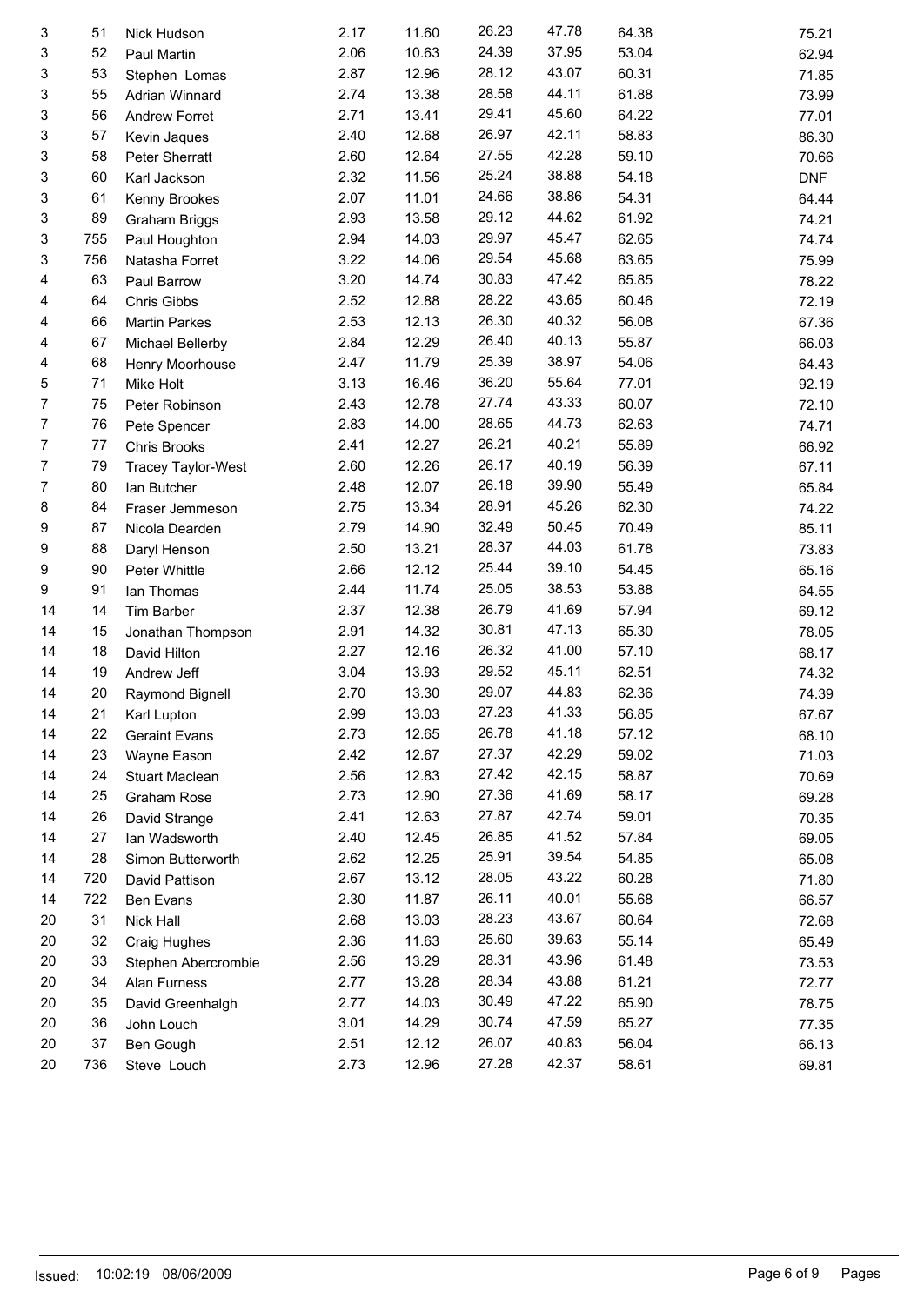| <b>Class</b>   | <u>No.</u> | <b>Name</b>             | 64 Feet | Split 2 | Split 3 | Split 4 | Split 5 | <b>Speed Trap</b> | Run Time   |
|----------------|------------|-------------------------|---------|---------|---------|---------|---------|-------------------|------------|
| B              | 98         | Emma Bennison           | 3.07    | 13.00   | 26.92   | 41.38   | 57.70   |                   | 68.77      |
| В              | 99         | Calvin Andrew           | 2.84    | 14.13   | 42.87   | 63.42   | 85.65   |                   | 102.88     |
| B              | 100        | Mike Tate               | 2.24    | 11.04   | 23.91   | 36.96   | 51.33   |                   | 61.10      |
| В              | 101        | Simon Medley            | 2.69    | 12.61   | 26.65   | 40.95   | 56.72   |                   | 67.74      |
| F              | 108        | Les Procter             | 2.71    | 11.17   | 23.46   | 35.75   | 113.89  |                   | <b>DNF</b> |
|                | 111        | Fyrth Crosse            | 2.53    | 12.71   | 26.96   | 41.63   | 58.24   |                   | 69.32      |
|                | 112        | Paul Gibson             | 2.47    | 11.19   | 24.33   | 37.53   | 52.01   |                   | 61.94      |
|                | 113        | Graham Smith            | 2.30    | 10.71   | 22.70   | 34.71   | 48.36   |                   | 62.17      |
|                | 114        | John Chacksfield        | 2.15    | 10.22   | 22.27   | 34.17   | 47.79   |                   | 56.78      |
| J              | 115        | <b>Bronwen Waggitt</b>  | 2.38    | 11.37   | 24.61   | 37.80   | 64.25   |                   | 79.99      |
| J              | 117        | Colin Birkbeck          | 2.23    | 10.22   | 21.90   | 33.55   | 46.54   |                   | 55.75      |
| J              | 119        | Lee Griffiths           | 2.32    | 10.57   | 22.74   | 35.17   | 48.75   |                   | 58.02      |
| J              | 120        | <b>Richard Pope</b>     | 2.33    | 10.61   | 22.55   | 34.78   | 48.16   |                   | 57.27      |
| J              | 123        | David Grey              | 2.35    | 10.61   | 22.88   | 34.79   | 48.74   |                   | F/R        |
| J              | 124        | <b>Richard Spedding</b> | 2.12    | 9.92    | 21.39   | 32.99   | 46.01   |                   | 54.67      |
| J              | 923        | Clive Lightburn         | 2.64    | 11.12   | 23.42   | 35.76   | 49.45   |                   | 58.39      |
| Κ              | 127        | George Bleasdale        | 2.45    | 10.83   | 23.05   | 34.88   | 48.81   |                   | 57.69      |
| Κ              | 128        | Peter Hamilton          | 2.27    | 9.96    | 21.71   | 33.11   | 46.01   |                   | 54.99      |
| 1              | 40         | Mike Cowlam             | 3.15    | 15.45   | 32.66   | 50.73   | 70.69   |                   | 84.65      |
| 1              | 41         | <b>Rich Stephens</b>    | 2.83    | 13.75   | 29.21   | 45.20   | 63.12   |                   | 75.87      |
| 1              | 42         | David Taylor            | 2.85    | 13.48   | 29.30   | 45.07   | 62.43   |                   | 74.59      |
| 2              | 43         | Tim Kirkham             | 2.76    | 13.92   | 30.39   | 46.39   | 64.17   |                   | 76.52      |
| 2              | 44         | Nick Wilson             | 2.80    | 13.18   | 28.22   | 44.33   | 61.75   |                   | 73.27      |
| 2              | 45         | Robert Nicholson        | 3.01    | 13.85   | 29.39   | 45.35   | 62.89   |                   | 75.89      |
| 2              | 47         | Michael Hartley         | 2.68    | 13.06   | 28.21   | 43.79   | 60.99   |                   | 72.54      |
| $\overline{c}$ | 48         | <b>Russell Thorpe</b>   | 2.71    | 12.69   | 27.23   | 42.02   | 58.60   |                   | 70.35      |
| 2              | 49         | David Sykes             | 2.69    | 12.53   | 27.22   | 41.55   | 57.83   |                   | 68.93      |
| 2              | 50         | David Sturdy            | 2.73    | 12.59   | 26.72   | 40.99   | 57.04   |                   | 67.78      |
| 2              | 81         | David Medley            | 2.92    | 13.33   | 28.13   | 43.36   | 60.79   |                   | 72.46      |
| 2              | 747        | John Kitchen            | 2.74    | 12.91   | 28.19   | 43.74   | 60.84   |                   | 72.63      |
| 2              | 750        | Richard Vale            | 3.05    | 12.98   | 27.39   | 41.84   | 57.86   |                   | 68.90      |
| 3              | 51         | Nick Hudson             | 2.56    | 12.17   | 26.90   | 41.30   | 57.32   |                   | 67.88      |
| 3              | 52         | Paul Martin             | 2.15    | 10.67   | 24.48   | 37.87   | 52.52   |                   | 69.90      |
|                |            |                         |         |         |         |         |         |                   |            |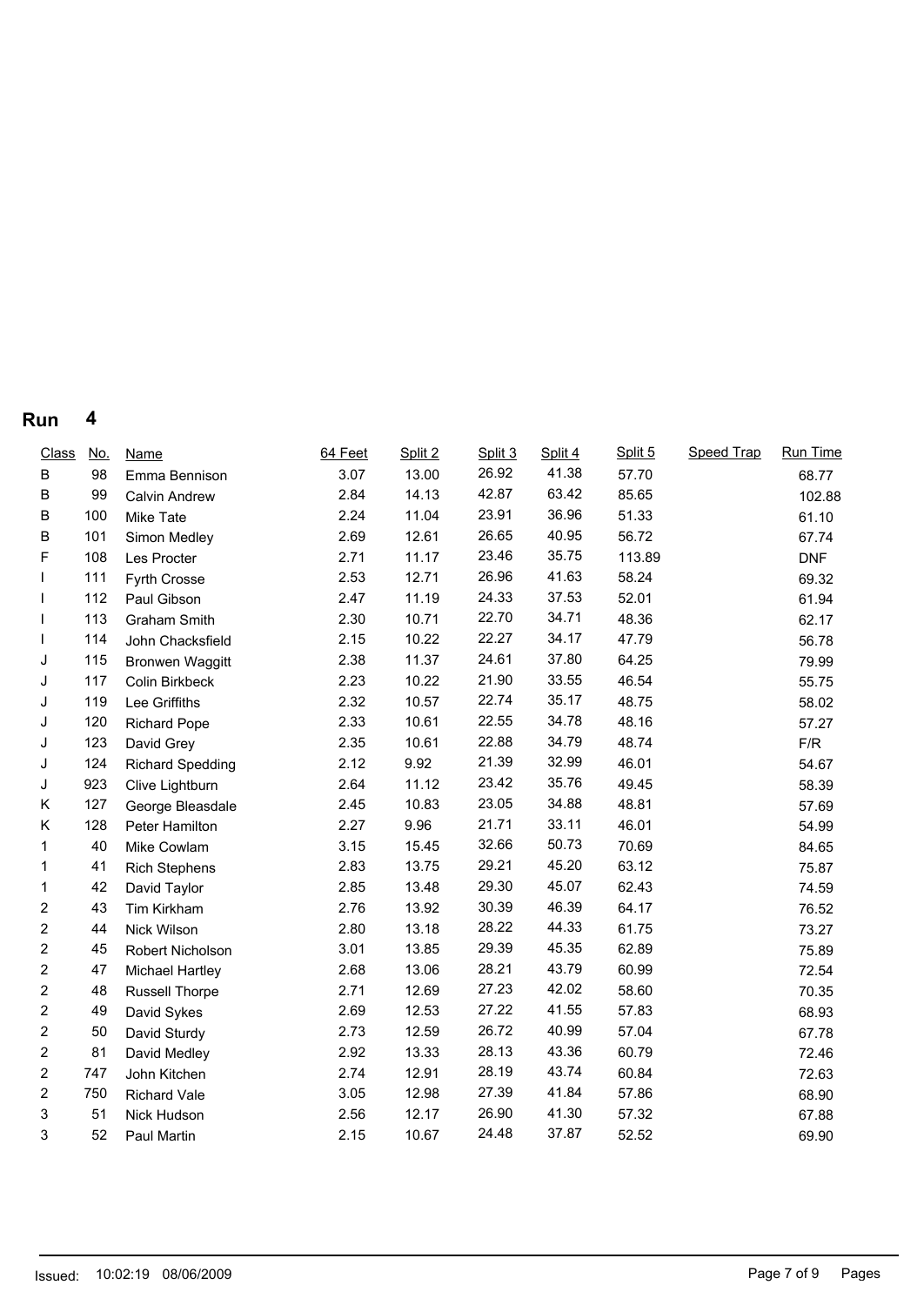| 3  | 53  | Stephen Lomas        | 2.84 | 12.85 | 27.81 | 42.74 | 59.73 | 71.20 |
|----|-----|----------------------|------|-------|-------|-------|-------|-------|
| 3  | 55  | Adrian Winnard       | 2.94 | 13.77 | 29.54 | 45.30 | 63.19 | 75.32 |
| 3  | 56  | Andrew Forret        | 2.78 | 13.91 | 29.97 | 46.08 | 64.28 | 76.88 |
| 3  | 57  | Kevin Jaques         | 2.62 | 13.15 | 28.36 | 43.76 | 60.64 | 72.86 |
| 3  | 60  | Karl Jackson         | 2.32 | 11.34 | 24.95 | 38.72 | 54.02 | 63.87 |
| 3  | 61  | Kenny Brookes        | 2.15 | 11.15 | 24.78 | 38.77 | 53.94 | 64.06 |
| 3  | 89  | Graham Briggs        | 2.97 | 13.82 | 29.31 | 44.76 | 62.42 | 74.62 |
| 3  | 755 | Paul Houghton        | 2.88 | 13.67 | 29.46 | 44.94 | 62.31 | 74.35 |
| 3  | 756 | Natasha Forret       | 2.86 | 13.77 | 29.34 | 45.32 | 63.03 | 75.67 |
| 4  | 64  | Chris Gibbs          | 2.53 | 12.83 | 27.85 | 43.63 | 60.08 | 71.68 |
| 4  | 66  | <b>Martin Parkes</b> | 2.68 | 12.37 | 26.39 | 40.48 | 56.23 | 67.43 |
| 4  | 67  | Michael Bellerby     | 2.78 | 12.36 | 26.58 | 40.58 | 56.23 | 66.42 |
| 4  | 68  | Henry Moorhouse      | 2.48 | 11.68 | 25.18 | 38.73 | 53.89 | 64.23 |
| 7  | 75  | Peter Robinson       | 2.55 | 12.86 | 27.61 | 42.53 | 59.53 | 71.32 |
| 7  | 77  | Chris Brooks         | 2.53 | 12.35 | 26.35 | 40.32 | 55.95 | 66.87 |
| 7  | 79  | Tracey Taylor-West   | 2.54 | 12.13 | 32.20 | 46.78 | 63.02 | 73.88 |
| 7  | 80  | lan Butcher          | 2.40 | 12.08 | 26.15 | 39.91 | 55.60 | 65.92 |
| 9  | 87  | Nicola Dearden       | 2.63 | 14.76 | 33.04 | 51.14 | 70.96 | 84.96 |
| 9  | 88  | Daryl Henson         | 2.52 | 13.61 | 28.95 | 44.62 | 62.61 | 74.66 |
| 9  | 90  | Peter Whittle        | 2.55 | 11.96 | 25.59 | 39.45 | 54.98 | 65.73 |
| 9  | 91  | lan Thomas           | 2.43 | 11.83 | 25.27 | 38.67 | 54.04 | 64.61 |
| 14 | 14  | <b>Tim Barber</b>    | 2.37 | 12.41 | 26.55 | 41.29 | 57.39 | 68.46 |
| 14 | 15  | Jonathan Thompson    | 2.91 | 14.26 | 30.87 | 47.33 | 65.32 | 77.90 |
| 14 | 18  | David Hilton         | 2.20 | 11.88 | 26.10 | 40.61 | 56.71 | 67.97 |
| 14 | 19  | Andrew Jeff          | 3.34 | 14.63 | 30.65 | 46.07 | 63.47 | 74.93 |
| 14 | 20  | Raymond Bignell      | 2.68 | 13.18 | 28.75 | 44.71 | 61.84 | 73.95 |
| 14 | 21  | Karl Lupton          | 2.83 | 12.62 | 26.48 | 40.37 | 55.64 | 66.27 |
| 14 | 22  | <b>Geraint Evans</b> | 2.51 | 12.15 | 26.07 | 39.99 | 55.58 | 66.45 |
| 14 | 23  | Wayne Eason          | 2.48 | 12.87 | 27.54 | 42.54 | 59.71 | 71.67 |
| 14 | 24  | Stuart Maclean       | 2.57 | 12.86 | 27.37 | 42.13 | 58.94 | 70.70 |
| 14 | 25  | Graham Rose          | 2.68 | 12.84 | 27.31 | 41.86 | 58.12 | 69.10 |
| 14 | 27  | Ian Wadsworth        | 2.38 | 12.47 | 26.62 | 40.89 | 57.07 | 68.06 |
| 14 | 28  | Simon Butterworth    | 2.48 | 12.47 | 26.16 | 40.00 | 55.22 | 65.70 |
| 14 | 720 | David Pattison       | 2.62 | 12.88 | 27.65 | 42.59 | 59.39 | 71.03 |
| 14 | 722 | Ben Evans            | 2.40 | 11.94 | 25.99 | 40.00 | 55.31 | 66.08 |
| 20 | 31  | Nick Hall            | 2.62 | 13.04 | 28.33 | 43.90 | 61.08 | 73.15 |
| 20 | 32  | Craig Hughes         | 2.35 | 11.79 | 25.62 | 39.25 | 54.46 | 64.94 |
| 20 | 33  | Stephen Abercrombie  | 2.84 | 13.33 | 28.22 | 43.54 | 60.70 | 72.71 |
| 20 | 34  | Alan Furness         | 2.76 | 13.24 | 28.36 | 44.04 | 61.22 | 72.88 |
| 20 | 35  | David Greenhalgh     | 2.97 | 14.22 | 30.93 | 47.72 | 66.17 | 78.86 |
| 20 | 36  | John Louch           | 2.82 | 13.52 | 29.53 | 46.49 | 64.02 | 75.80 |
| 20 | 37  | Ben Gough            | 2.48 | 11.66 | 25.40 | 39.32 | 54.66 | 64.93 |
| 20 | 736 | Steve Louch          | 2.68 | 12.70 | 27.18 | 42.23 | 58.54 | 70.00 |
|    |     |                      |      |       |       |       |       |       |